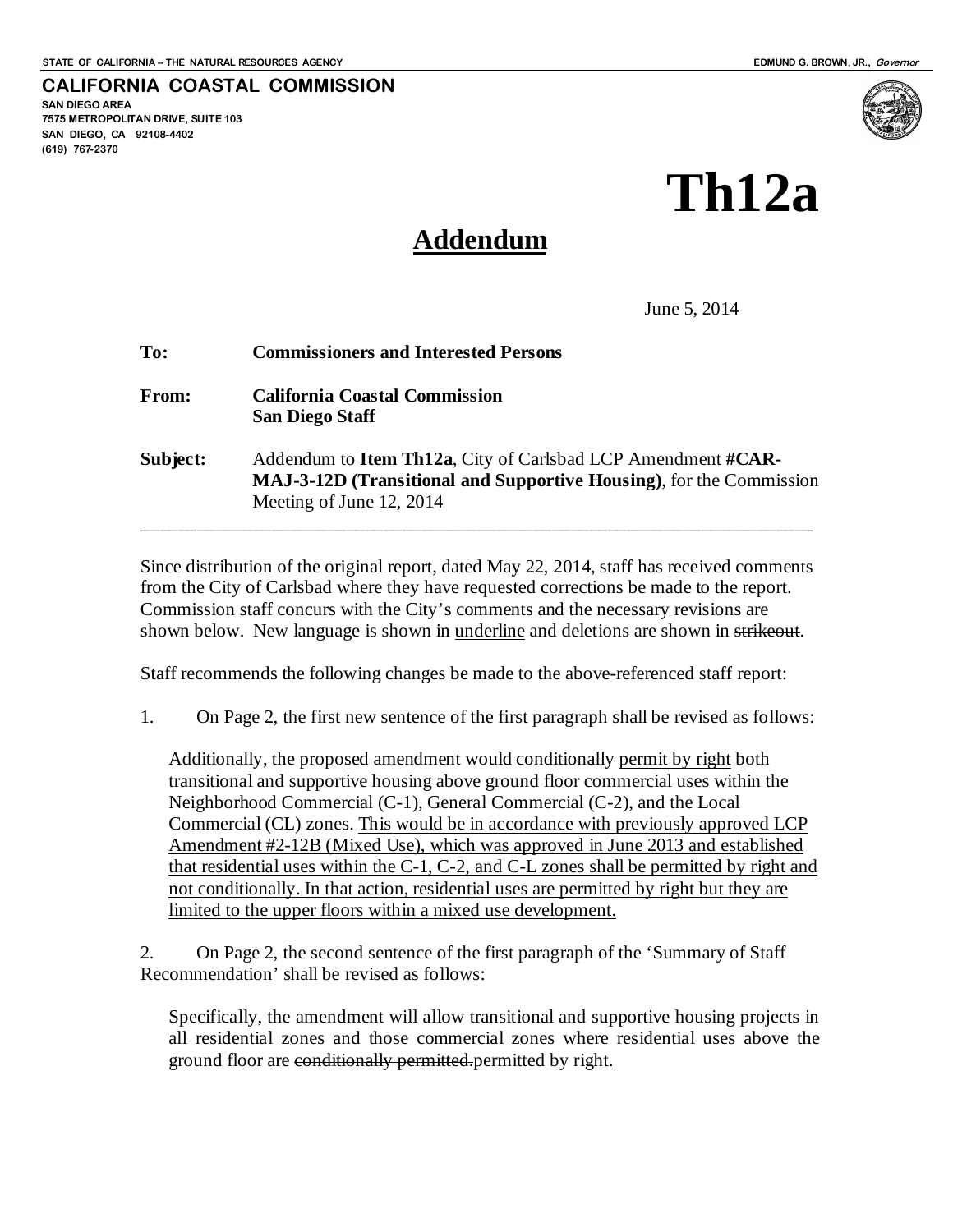3. On Page 5, the second sentence of the second paragraph, shall be revised as follows:

Additionally, the proposed amendment would conditionally permit by right both transitional and supportive housing above ground floor commercial uses within the Neighborhood Commercial (C-1), General Commercial (C-2), and the Local Commercial (CL) zones.

4. On Page 5, the 'Purpose and Intent of the Ordinance' section shall be revised as follows:

The purpose of this Ordinance is to define and permit by right, transitional and supportive housing within all residential zones of the City, while also conditionally permitting by right both transitional and supportive housing above ground floor commercial within the Neighborhood Commercial (C-1), General Commercial (C-2), and the Local Commercial (CL) zones.

5. On Page 6, the first bullet point sentence shall be revised as follows:

• Conditionally permit Permit (by conditional use permit) by right both transitional and supportive housing above ground floor commercial within the Neighborhood Commercial (C-1), General Commercial (C-2), and the Local Commercial (CL) zones.

6. On Page 7, the second sentence in the second paragraph shall be revised as follows:

This means that transitional and supportive housing would be permitted by right within all residential zones, and conditionally permitted within all commercial zones that currently allow for residential uses to be located above the ground floor, subject to a conditional use permit.

(G:\Reports\LCPs\Carlsbad\CAR-MAJ-3-12 D (Transitional and Supportive Housing) stf rpt Addendum.docx)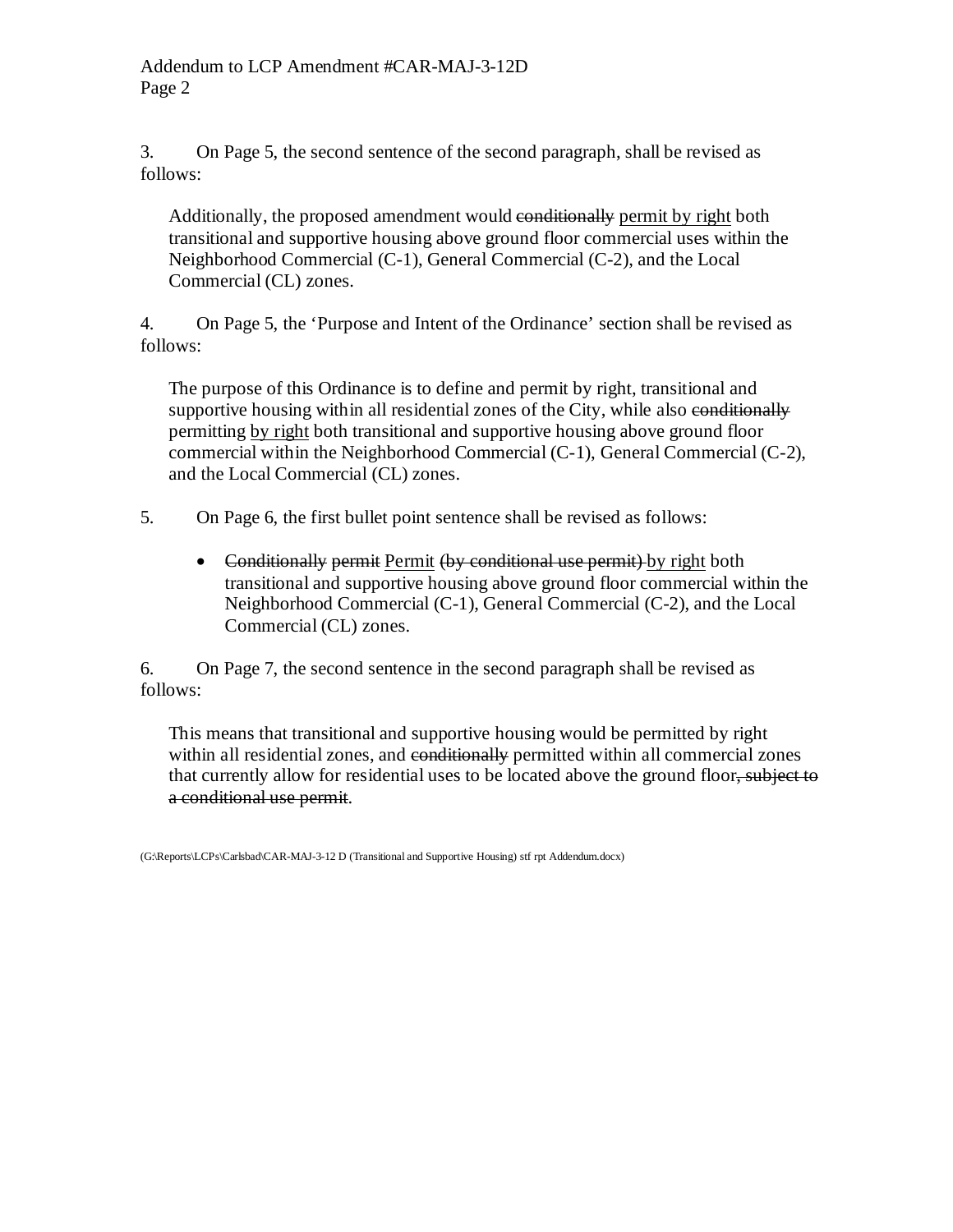**7575 METROPOLITAN DRIVE, SUITE 103**

**SAN DIEGO AREA**

**(619) 767-2370**

**SAN DIEGO, CA 92108-4421**

**CALIFORNIA COASTAL COMMISSION**

May 22, 2014<br>**Th12a** 

#### **TO: COMMISSIONERS AND INTERESTED PERSONS**

#### **FROM: SHERILYN SARB, DEPUTY DIRECTOR, SAN DIEGO COAST DISTRICT DEBORAH LEE, DISTRICT MANAGER, SAN DIEGO COAST DISTRICT RICK CASSWELL, COASTAL PLANNER, SAN DIEGO COAST DISTRICT**

#### **SUBJECT: STAFF RECOMMENDATION ON CITY OF CARLSBAD LCP AMENDMENT NO. CAR-MAJ-3-12D (Transitional and Supportive Housing) for Commission Meeting of June 11 - 13, 2014**

#### **SYNOPSIS**

The City of Carlsbad's Local Coastal Program (LCP) Amendment request #3-12 involves five Housing Element-related revisions proposed to be made to the Zoning Ordinance policies and the Village Area Master Plan and Design Manual for establishing minimum densities (#3-12A) in the Village Area; identifying sites and establishing development standards for farmworker housing (#3-12B), emergency shelters (#3-12C) and transitional and supportive housing (#3-12D) on a citywide basis; and establishing development standards for managed living units (#3-12E) in the Village Area. This staff report addresses LCP Amendment #3-12D (Transitional and Supportive Housing) only. LCP Amendments #3-12A (Minimum Densities), #3-12B (Farmworker Housing), #3-12C (Emergency Shelters), and #3-12E (Managed Living Units) were previously approved at the March 2014 Commission meeting.

The subject request was filed as complete on March 29, 2013 and a one-year extension was granted on June 12, 2013. However, during the course of staff review, the City further amended the submittal during the first quarter of 2014. The Commission must act on the amendment request by no later than the June 2014 hearing.

#### **SUMMARY OF AMENDMENT REQUEST**

The City of Carlsbad is requesting an amendment to the City's Zoning Ordinance to implement one of four Housing Element programs, which are necessary in order to comply with state law. State law requires local governments to identify sites (i.e. land use zones or districts) and remove constraints to provide potential development sites for a variety of housing types for all income levels. The variety of housing types specifically includes emergency shelters, farmworker housing, managed living units, and transitional and supportive housing.

The proposed revision to the Zoning Ordinance (i.e. part of the certified Implementation Plan) would involve adding definitions for, and permitting by right, transitional and supportive housing (i.e. temporary and permanent rental housing linked to onsite or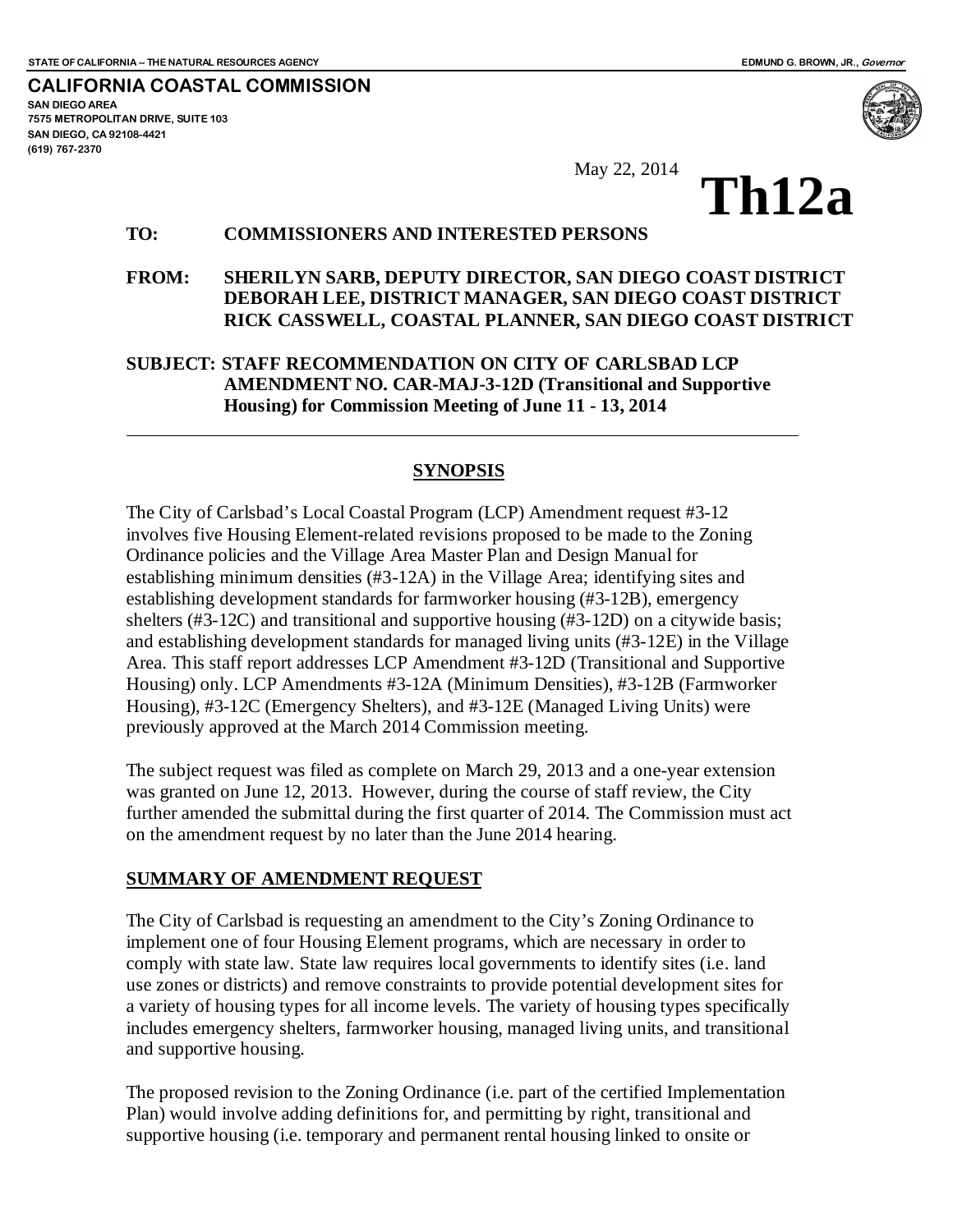offsite support services for previously homeless persons) within all residential zones. Additionally, the proposed amendment would conditionally permit both transitional and supportive housing above ground floor commercial uses within the Neighborhood Commercial (C-1), General Commercial (C-2), and the Local Commercial (CL) zones.

Transitional and supportive housing would be required to comply with all development standards and off-street parking requirements of the zone in which they are located. These existing regulations (which include building height limits, setbacks, and lot coverage) ensure the compatibility of new development projects with the surrounding neighborhood. Non-exempt development would also require the issuance of a Coastal Development Permit (CDP).

#### **SUMMARY OF STAFF RECOMMENDATION**

The proposed amendment would be limited in its impact because it will only be allowing a new housing type in zones where residential use is already permitted. Specifically, the amendment will allow transitional and supportive housing projects in all residential zones and those commercial zones where residential uses above the ground floor are conditionally permitted. Although both residential and commercial zones may occasionally contain visitor-serving uses, these zones are not typically intended for visitor-serving or public recreational uses. Rather, the Commercial Tourist (C-T) Zone is intended to accommodate these types of uses. Moreover, transitional and supportive housing would be subject to the development standards and parking regulations already in place for the subject zones, as well as the established densities of the underlying land use designations. The existing development standards and densities have been established as part of the certified LCP. Also, with all development within the Coastal Zone being subject to a CDP, pursuant to Chapter 21.201 of the Zoning Ordinance (which this amendment does not propose to change), any proposed transitional or supportive housing development within the Coastal Zone would need to comply with the coastal development review procedures established under the City's certified LCP. Through the coastal development permit review process, all of the relevant development standards and resource protection measures of the certified LCP will be applied to prospective development.

Staff recommends that the Commission find that the City's request to amend the City's Zoning Ordinance conforms with and is adequate to carry out the certified Land Use Plans for the City. No adverse impacts to public access or coastal resources are anticipated. Staff is therefore recommending that the amendment be approved as submitted by the City. The appropriate resolution and motion may be found on Page 4. The findings for approval of the Implementation Plan Amendment as submitted begin on Page 5.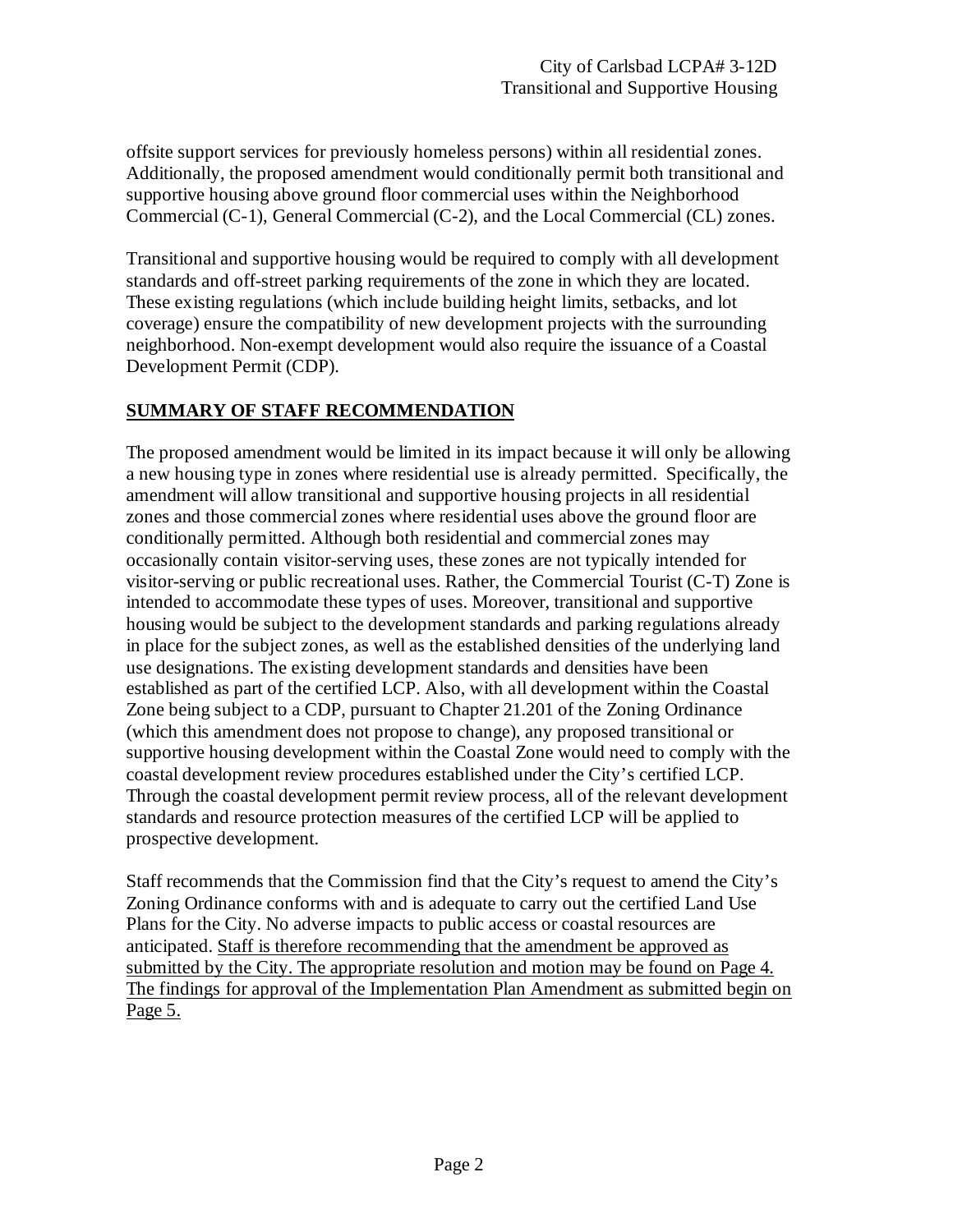#### **BACKGROUND**

LCP Amendment #3-12D was first submitted (along with LCP Amendments #3-12A, B, C, and E) on December 20, 2012, but was not filed as complete until March 29, 2013. A one year time extension was granted to Commission staff at the June 2013 Commission meeting, due to insufficient time to adequately review and prepare recommendations on said amendments. Commission staff has worked with Planning staff from the City of Carlsbad during the review of this proposed amendment. In response to changes specified by State Housing and Community Development, the City had to process further revisions to the original amendment. The City then asked for this item to be deferred until those revisions could be adopted and incorporated herein.

#### **ADDITIONAL INFORMATION**

Further information on the City of Carlsbad's LCP Amendment #3-12D may be obtained from Rick Casswell, Coastal Planner, at (619) 767-2370.

#### **PART I. OVERVIEW**

#### **A. LCP HISTORY**

The City of Carlsbad's certified LCP contains six geographic segments as follows: Agua Hedionda, Mello I, Mello II, West Batiquitos Lagoon/Sammis Properties, East Batiquitos Lagoon/Hunt Properties, and Village Redevelopment. Pursuant to Sections 30170(f) and 30171 of the Public Resources Code, the Coastal Commission prepared and approved two portions of the LCP, the Mello I and II segments in 1980 and 1981, respectively. The West Batiquitos Lagoon/ Sammis Properties segment was certified in 1985. The East Batiquitos Lagoon/Hunt Properties segment was certified in 1988. The Village Redevelopment Area LCP was certified in 1988; the City has been issuing coastal development permits there since that time. On October 21, 1997, the City assumed permit jurisdiction and has been issuing coastal development permits for all segments except Agua Hedionda. The Agua Hedionda Lagoon LCP segment is a deferred certification area until an implementation plan for that segment is certified. This amendment modifies the City's Implementation Plan (IP) only.

#### **B. STANDARD OF REVIEW**

Pursuant to Section 30513 of the Coastal Act, the Commission may only reject Zoning Ordinances or other implementing actions, as well as their amendments, on the grounds that they do not conform with, or are inadequate to carry out, the provisions of the certified land use plan. The Commission shall take action by a majority vote of the Commissioners present.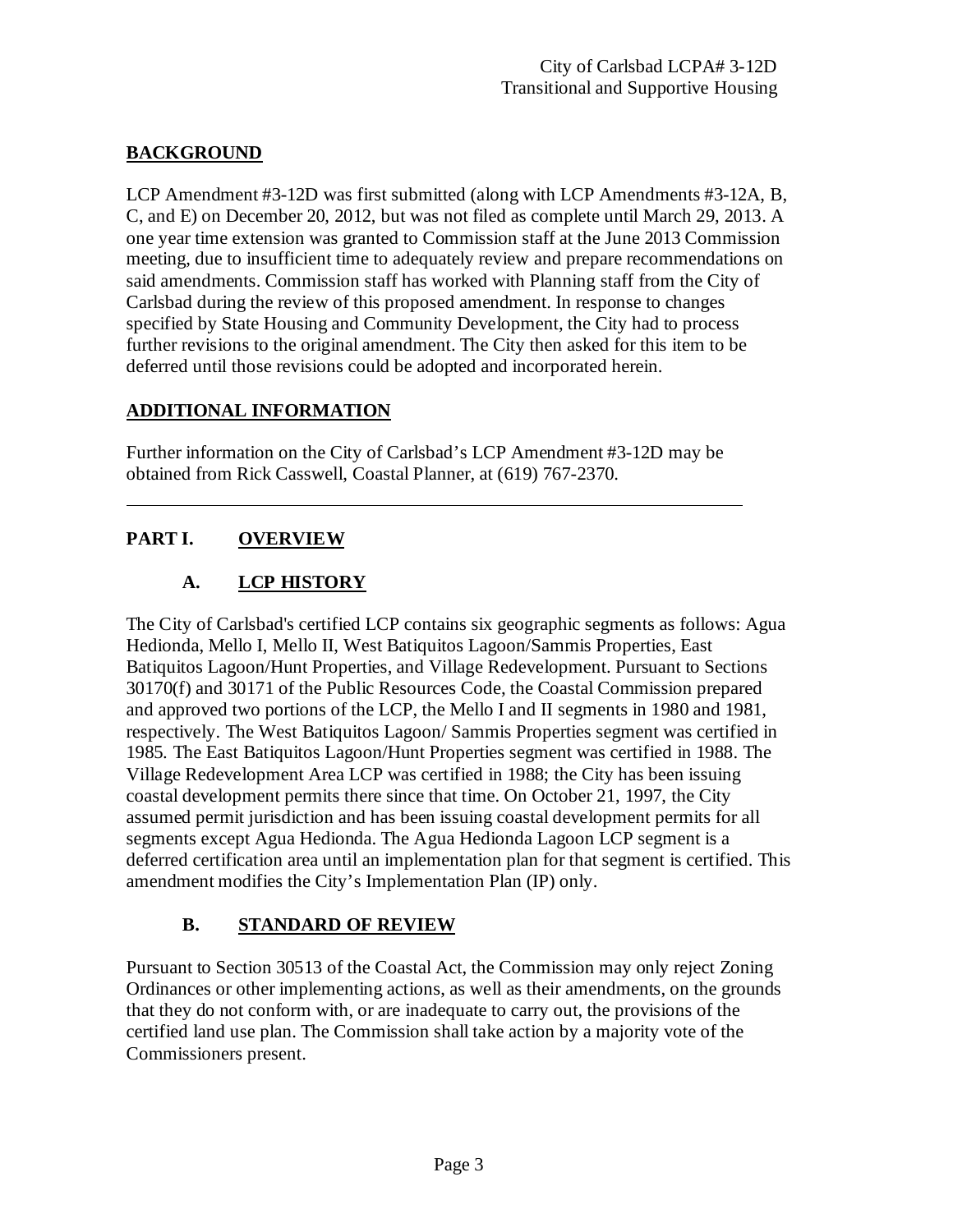### **C. PUBLIC PARTICIPATION**

Section 30503 of the Coastal Act requires local governments to provide the public with maximum opportunities to participate in the development of the LCP amendment prior to its submittal to the Commission for review. The City has held Planning Commission and City Council meetings with regard to the subject amendment request. All of those local hearings were duly noticed to the public. Notice of the subject amendment has been distributed to all known interested parties.

#### **PART II. LOCAL COASTAL PROGRAM SUBMITTAL – RESOLUTION**

Following a public hearing, staff recommends the Commission adopt the following resolution and findings. The appropriate motion to introduce the resolution and a staff recommendation are provided.

#### **MOTION:** *I move that the Commission approve the Implementation Program Amendment No. 3-12D for City of Carlsbad as submitted.*

#### **STAFF RECOMMENDATION:**

Staff recommends a **YES** vote. Following the staff recommendation will result in certification of the Implementation Program Amendment as submitted and the adoption of the following resolution and findings. The motion passes only by an affirmative vote of a majority of the Commissioners present.

#### **RESOLUTION TO CERTIFY IMPLEMENTATION PROGRAM AMENDMENT AS SUBMITTED:**

The Commission hereby certifies the Implementation Program Amendment for the City of Carlsbad as submitted and adopts the findings set forth below on grounds that the Implementation Program Amendment conforms with, and is adequate to carry out, the provisions of the certified Land Use Plans, and certification of the Implementation Program Amendment will meet the requirements of the California Environmental Quality Act, because either: 1) feasible mitigation measures and/or alternatives have been incorporated to substantially lessen any significant adverse effects of the Implementation Program Amendment on the environment; or 2) there are no further feasible alternatives or mitigation measures that would substantially lessen any significant adverse impacts on the environment that will result from certification of the Implementation Program Amendment.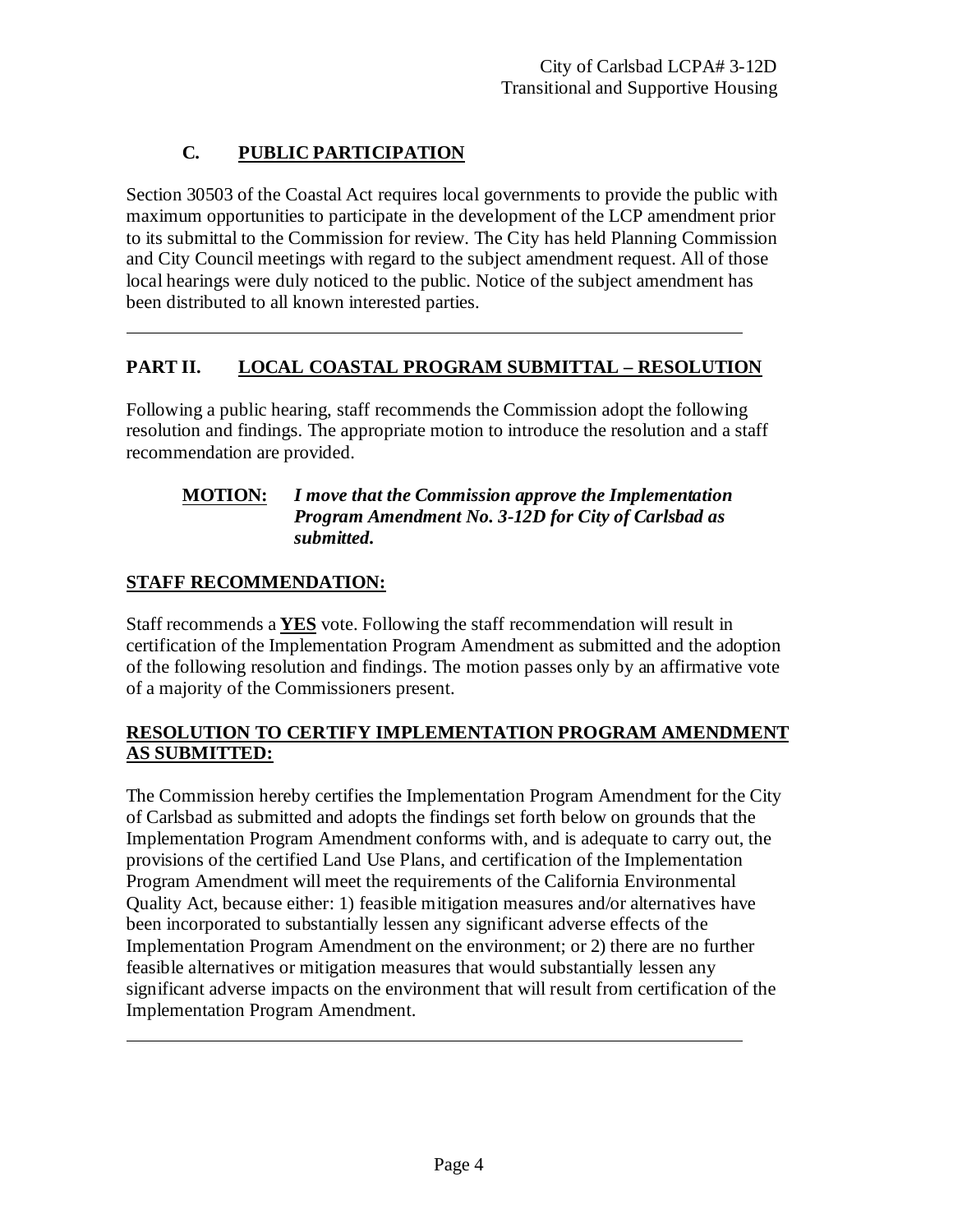#### **PART III. FINDINGS FOR APPROVAL OF THE CITY OF CARLSBAD IMPLEMENTATION PLAN AMENDMENT, AS SUBMITTED**

#### **A. AMENDMENT DESCRIPTION**

This request involves a city-initiated LCP amendment to the City's Zoning Ordinance (Municipal Code), which is certified as part of its LCP Implementation Plan. No changes to the City's certified LCP Land Use Plans are proposed herein.

The proposed revision to the Zoning Ordinance would involve adding definitions for, and permitting by right, transitional and supportive housing (i.e. temporary and permanent rental housing linked to onsite or offsite support services for previously homeless persons) within all residential zones. Additionally, the proposed amendment would conditionally permit both transitional and supportive housing above ground floor commercial within the Neighborhood Commercial (C-1), General Commercial (C-2), and the Local Commercial (CL) zones. Transitional and supportive housing would be required to comply with all development standards and off-street parking requirements of the zone in which they are located. These existing regulations (which include building height limits, setbacks, and lot coverage) ensure the compatibility of new development projects with the surrounding neighborhood. Non-exempt development would also require the issuance of a coastal development permit.

#### **B. FINDINGS FOR APPROVAL**

The standard of review for LCP implementation submittals or amendments is their consistency with and ability to carry out the provisions of the certified LUP.

1) **Purpose and Intent of the Ordinance**. The purpose of this Ordinance is to define and permit by right, transitional and supportive housing within all residential zones of the City, while also conditionally permitting both transitional and supportive housing above ground floor commercial within the Neighborhood Commercial (C-1), General Commercial (C-2), and the Local Commercial (CL) zones.

#### 2) **Major Provisions of the Ordinance**.

- Establishes a definition of both "Supportive Housing" and "Transitional Housing" under Section 21.04.355.1 and Section 21.04.362 of the City of Carlsbad Zoning Ordinance, respectively.
- Permits by right both transitional and supportive housing within all residential zones' permitted uses tables. All revisions are made within Chapter 21 of the City of Carlsbad Zoning Ordinance.
- A previous limitation of six persons or fewer to be served by either transitional or supportive housing shall be removed from all residential zones.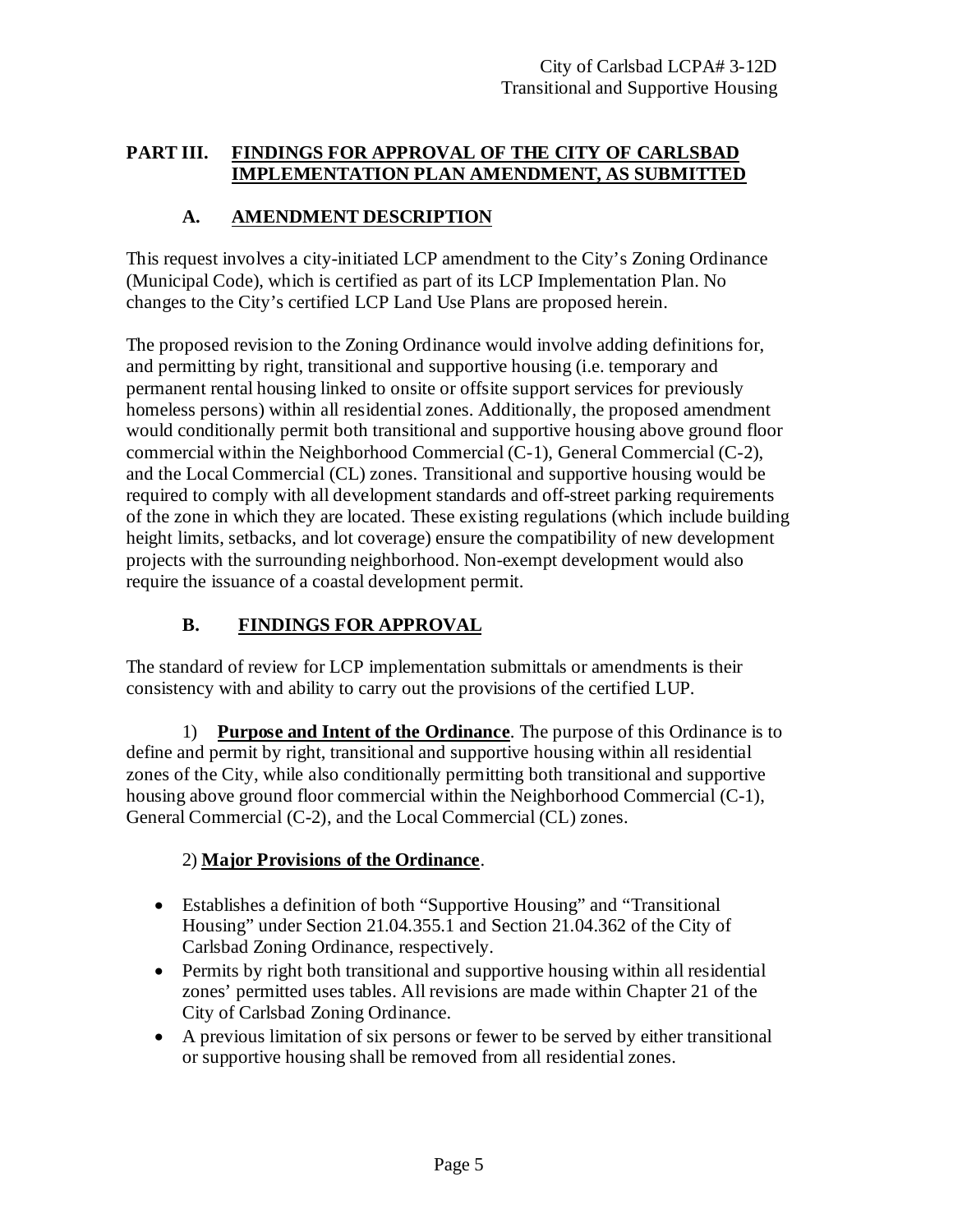• Conditionally permit (by conditional use permit) both transitional and supportive housing above ground floor commercial within the Neighborhood Commercial (C-1), General Commercial (C-2), and the Local Commercial (CL) zones.

3) **Adequacy of the Ordinance to Implement the Certified LUP Segments**.

As noted above, the standard of review for LCP implementation submittals or amendments is their consistency with and ability to carry out the provisions of the certified LUPs (i.e. Mello I, Mello II, Village Area, East Batiquitos Lagoon, and West Batiquitos Lagoon LUPs). The most applicable LUP policies are as follows:

#### **Mello I:**

#### **Policy 4 – Parking**

Parking shall be in conformance with the requirements of the City of Carlsbad Zoning Ordinance.

#### **Mello II:**

#### **Policy 1-1 – Allowable Land Uses (Mello II)**

Allowable land uses are those that are consistent with both the General Plan and the Local Coastal Program.

#### **Policy 1-2 – Maximum Density of Development**

Residential densities shall be permitted and based on the underlying LCP land use designation. The residential land use designations shall represent the maximum density permitted subject to the application of requested density bonuses pursuant to Chapter 21.86 of the Carlsbad Municipal Code and the applicable resource protection provisions of the certified LCP.

**Policy 6-5 – Need for 200 Additional Hotel-Motel Rooms and Visitor Serving Uses** Approximately 40 acres of additional visitor-serving (hotel-motel and restaurant) uses should be established…Restaurants and other visitor-serving facilities also need to be provided …

#### **Policy 7-3 – Access Along Shoreline**

The City will cooperate with the State to ensure that…beach access is protected and enhanced to the maximum degree feasible…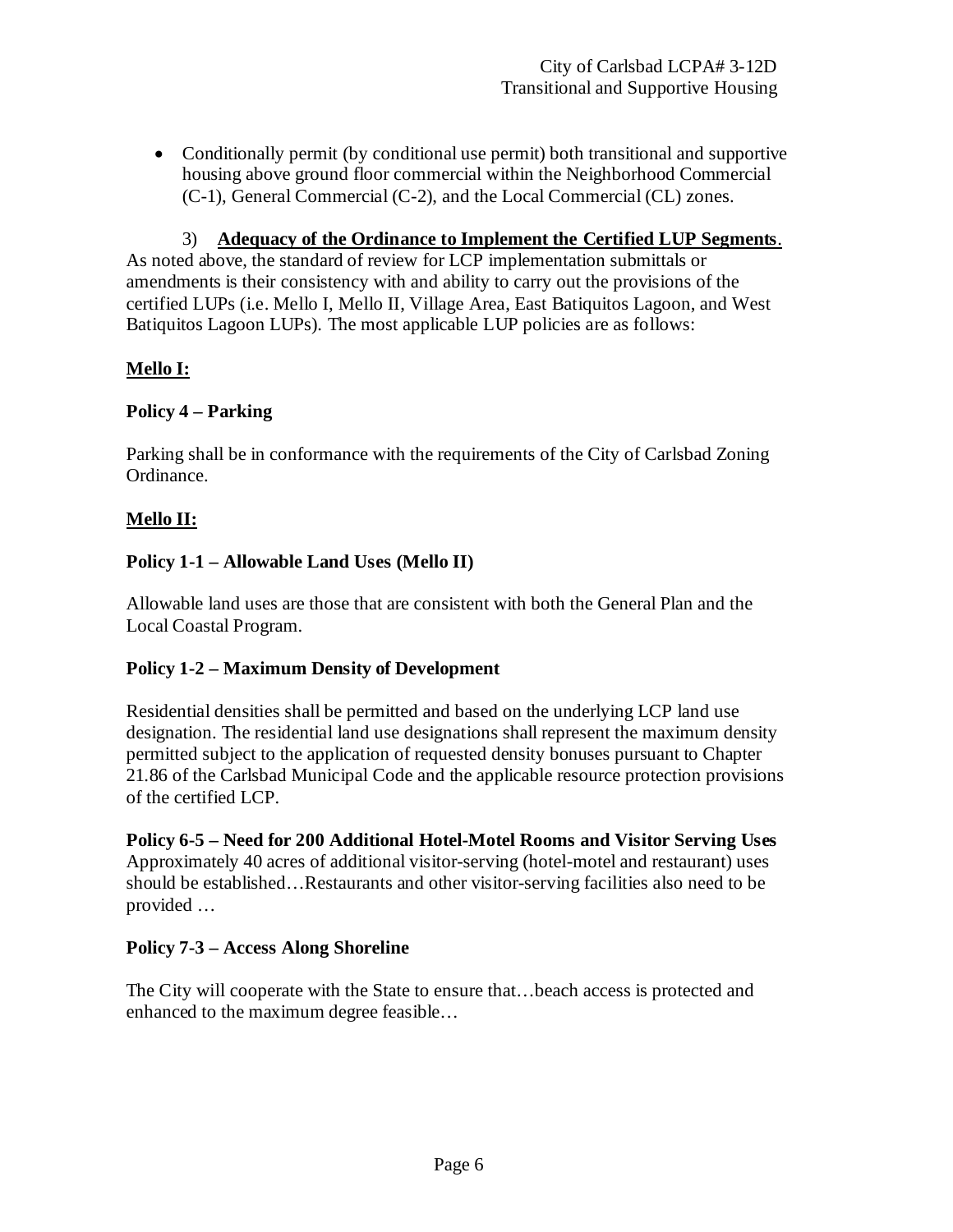#### **Policy 7-13 – Visual Access**

Visual access over more than 80% of the Carlsbad coastline is unobstructed because of public ownership. No future public improvements which would obstruct this visual access shall be permitted.

The proposed amendment serves to classify both transitional and supportive housing as typical residential uses, which shall be permitted just as any other residential use would be under the certified LCP. This means that transitional and supportive housing would be permitted by right within all residential zones, and conditionally permitted within all commercial zones that currently allow for residential uses to be located above the ground floor, subject to a conditional use permit. Although both residential and commercial zones may occasionally contain visitor-serving or coastal recreational uses, these zones are not typically intended for such uses. Rather, the Commercial Tourist (C-T) Zone is intended to accommodate these types of uses within the City. As a result, Policy 6-5 of the Mello II segment of the LUP will not be compromised by the addition of transitional and supportive housing types to all zones where residential uses are permitted because hotels and motels are either prohibited or conditionally permitted within these zones (i.e. they are not permitted by right) and likely wouldn't be built in these zones.

Due to the nature of transitional and supportive housing, which offer supportive housing to previously homeless persons on a temporary or permanent basis, it is expected that the parking demand created by these housing types would actually be significantly less than currently established residential uses. This is primarily because residents of transitional and supportive housing are less likely to own or lease a car. Additionally, in adherence with Policy 4 of the Mello I segment of the LUP, the established off-street parking requirements (pursuant to Chapter 21.44 of the Zoning Ordinance) for all existing residential uses would continue to apply to transitional and supportive housing developments. As such, on-street parking, which also functions as a public parking reservoir in nearshore areas, will not be adversely affected in a different manner when compared to other residential uses. Therefore, adequate public on-street parking will be maintained consistent with Policy 7-3 of the Mello II segment of the LUP.

The permitted densities for transitional and supportive housing would be based on the underlying LCP land use designation. This represents the maximum density permitted without a discretionary approval by the City. As a result of this, transitional and supportive housing developments will be limited to the same density range as the land use designation they fall within, which means that these housing types will be no different than other residential uses. Consequently, the proposed amendment would be consistent with the density limits of the LCP and conform with Policy I-2 of the Mello II segment of the certified LUP.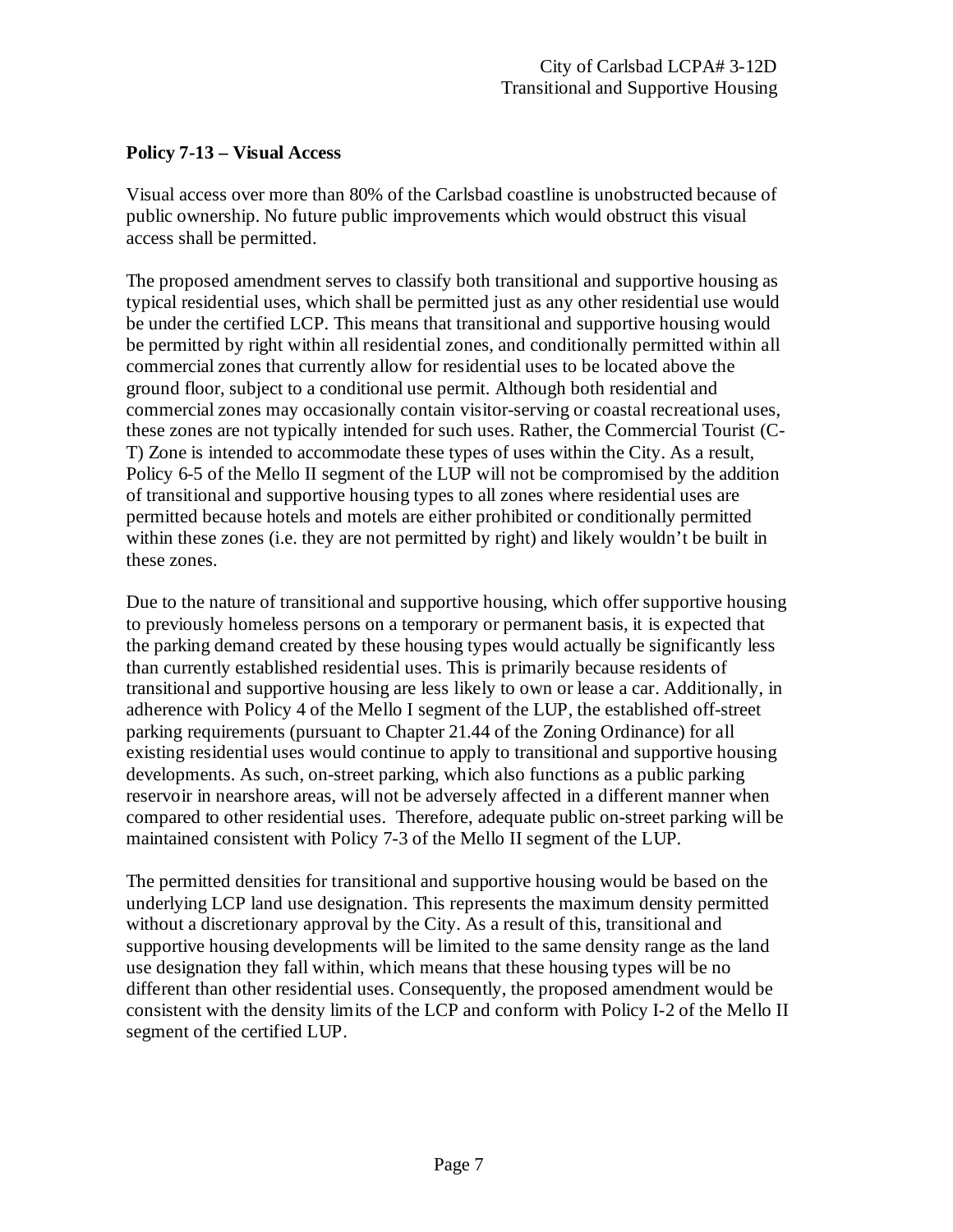Finally, with all development within the Coastal Zone being subject to a CDP, pursuant to Chapter 21.201 of the Zoning Ordinance (which this amendment does not propose to change), along with the fact that the existing development standards for all residential uses must still be met, visual resources will be protected consistent with Policy 7-13 of the Mello II LUP. This is because the existing development standards for all zones will continue to apply to new developments, including building height limits, lot coverage and setbacks, which serve to protect coastal views. Also, through the coastal development permitting process, future development on sites that contain or are sited adjacent to any sensitive resources would need to preserve and provide necessary buffering for such resources consistent with the certified LCP. In summary, the Commission finds that the proposed amendment provides for a wider range of affordable housing opportunities, and will not adversely impact coastal access or any other coastal resources and, thus, can be certified, as submitted, because it is in conformance with, and is adequate to carry out the certified land use plans.

#### **PART IV. CONSISTENCY WITH THE CALIFORNIA ENVIRONMENTAL QUALITY ACT (CEQA)**

Section 21080.9 of the California Environmental Quality Act (CEQA) exempts local governments from the requirement of preparing an environmental impact report (EIR) in connection with its activities and approvals necessary for the preparation and adoption of a local coastal program. The Commission's regulatory program has been certified by the Resources Agency, finding that the Commission's environmental review process to be functionally equivalent to the EIR process. Thus, under CEQA Section 21080.5, the Commission is relieved of the responsibility to prepare an EIR for each LCP submittal.

At the local level, in connection with the revisions to its Zoning Ordinance, the City determined that the subject LCP amendment was adequately addressed within the Revised Mitigated Negative Declaration (MND) on the City's update of its Housing Element approved by the City on December 22, 2009.

Nevertheless, the Commission is required, as provided under section 13540 of its regulations, in an LCP submittal, such as in this case, to find that the approval of the proposed LCP, or LCP, as amended, does conform with section 21080.5(d)(2)(A) of CEQA which requires "that an activity will not be approved or adopted as proposed if there are feasible alternatives or feasible mitigation measures available that would substantially lessen a significant adverse effect that the activity may have on the environment." The proposed amendment would not result in an intensification of land uses incompatible with the surrounding development or have adverse impacts on coastal resources. Further, the Commission finds that the proposed amendment is unlikely to have any significant adverse effect on the environment as a whole. Therefore, the Commission finds that the subject LCP implementation plan, as amended, conforms to the provisions of CEQA.

(G:\San Diego\Reports\LCPs\Carlsbad\CAR-MAJ-3-12 D (Transitional and Supportive Housing) stf rpt.doc.docx)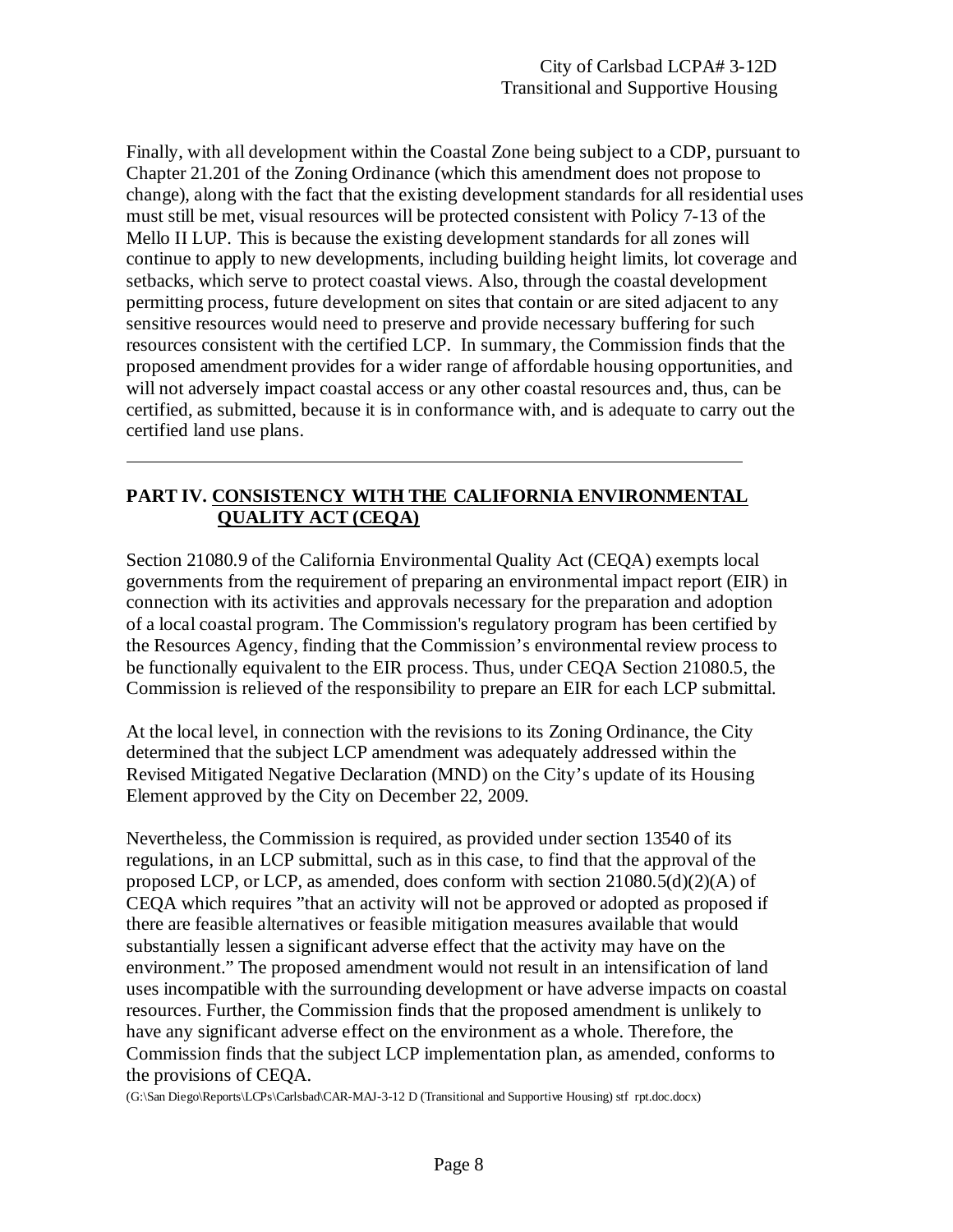| 1           | <b>RESOLUTION NO. 2014-053</b>                                                                                                                                                                                                                                                              |                                                    |
|-------------|---------------------------------------------------------------------------------------------------------------------------------------------------------------------------------------------------------------------------------------------------------------------------------------------|----------------------------------------------------|
| 2<br>3<br>4 | A RESOLUTION OF THE CITY COUNCIL OF THE CITY OF CARLSBAD,<br><b>LOCAL</b><br><b>COASTAL</b><br>CALIFORNIA,<br><b>APPROVING</b><br>AMENDMENT TO TRANSITIONAL AND SUPPORTIVE HOUSING.<br>TRANSITIONAL AND SUPPORTIVE HOUSING<br><b>CASE NAME:</b><br><u>LCPA 11-08(A)</u><br><b>CASE NO.:</b> | <b>PROGRAM</b>                                     |
| 5           |                                                                                                                                                                                                                                                                                             |                                                    |
| 6           | The City Council of the City of Carlsbad, California, does hereby resolve as<br>follows:                                                                                                                                                                                                    |                                                    |
| 7           |                                                                                                                                                                                                                                                                                             |                                                    |
| 8           | WHEREAS, pursuant to the provisions of the Municipal Code, the Planning                                                                                                                                                                                                                     |                                                    |
| 9           | Commission did, on February 19, 2014, hold a duly noticed public hearing as prescribed by law                                                                                                                                                                                               |                                                    |
| 10          | to consider LCPA 11-08(A) as referenced in Planning Commission Resolution No.7036; and                                                                                                                                                                                                      |                                                    |
| 11          | WHEREAS, the Planning Commission adopted Planning Commission Resolution                                                                                                                                                                                                                     |                                                    |
| 12          | No. 7036 and recommended to the City Council approval of LCPA 11-08(A); and                                                                                                                                                                                                                 |                                                    |
| 13          | WHEREAS, the City Council of the City of Carlsbad, on the 25th day of March                                                                                                                                                                                                                 |                                                    |
| 14          | 2014, held a duly noticed public hearing to consider said Local Coastal Program Amendment;                                                                                                                                                                                                  |                                                    |
| 15          |                                                                                                                                                                                                                                                                                             |                                                    |
| 16          | and                                                                                                                                                                                                                                                                                         |                                                    |
| 17          | WHEREAS, at said public hearing, upon hearing and considering all testimony and                                                                                                                                                                                                             |                                                    |
| 18          | arguments, if any, of all persons desiring to be heard, the City Council considered all factors                                                                                                                                                                                             |                                                    |
| 19          | relating to the Local Coastal Program Amendment.                                                                                                                                                                                                                                            |                                                    |
| 50          | NOW, THEREFORE, BE IT HEREBY RESOLVED by the City Council of the City of                                                                                                                                                                                                                    |                                                    |
| 21          | Carlsbad as follows:                                                                                                                                                                                                                                                                        |                                                    |
| 22          | That the above recitations are true and correct.<br>1.                                                                                                                                                                                                                                      |                                                    |
| 23          |                                                                                                                                                                                                                                                                                             |                                                    |
| 24          | That the recommendation of the Planning Comi<br>2.<br>of LCPA 11-08(A) is adopted and approved, and that the findings of t                                                                                                                                                                  | <b>EXHIBIT NO. 1</b>                               |
| 25          | contained in Planning Commission Resolution No. 7036 on file w<br>incorporated herein by reference are the findings of the City Council.                                                                                                                                                    | <b>APPLICATION NO.</b><br>CAR-MAJ-3-12D            |
| 26          | That the approval of LCPA 11-08(A) shall not be<br>3.                                                                                                                                                                                                                                       | (Transitional & Supportive                         |
| 27          | approved by the California Coastal Commission and the California                                                                                                                                                                                                                            | Housing)                                           |
|             | approval becomes effective.                                                                                                                                                                                                                                                                 | Resolution<br><b>California Coastal Commission</b> |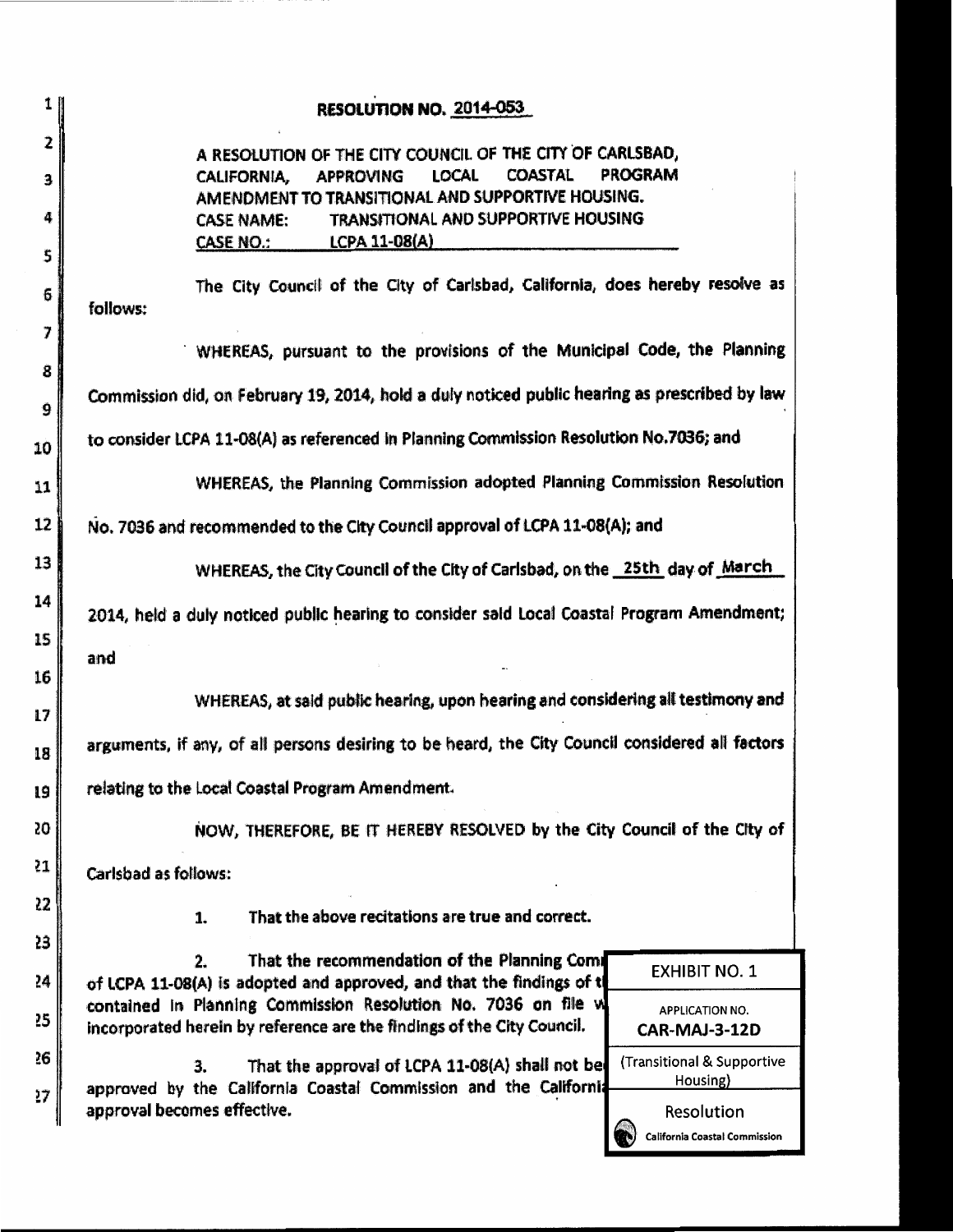This action is final the date this resolution is adopted by the City Council. 4. The Provisions of Chapter 1.16 of the Carlsbad Municipal Code, "Time Limits for Judicial Review," shall apply:

#### "NOTICE TO APPLICANT"

The time within which judicial review of this decision must be sought is governed by Code of Civil Procedure, Section 1094.6, which has been made applicable in the City of Carlsbad by Carlsbad Municipal Code Chapter 1.16. Any petition or other paper seeking review must be filed in the appropriate court not later than the ninetieth day following the date on which this decision becomes final; however, if within ten days after the decision becomes final a request for the record is filed with a deposit in an amount sufficient to cover the estimated cost or preparation of such record, the time within which such petition may be filed in court is extended to not later than the thirtieth day following the date on which the record is either personally delivered or mailed to the party, or his attorney of record, if he has one. A written request for the preparation of the record of the proceedings shall be filed with the City Clerk, City of Carlsbad, 1200 Carlsbad Village Drive, Carlsbad, CA. 92008.

 $III$  $^{\prime\prime\prime}$  $III$  $III$  $III$  $\frac{1}{1}$  $III$  $III$ 

1

 $\mathbf 2$ 

3

4

5

6

7

8

9

10

11

 $12$ 

13

14

15

16

17

18

19

20

- $III$ 21
- $III$ 22 23  $III$
- 24  $^{\prime\prime\prime}$
- 25  $III$ 26
- $^{\prime\prime\prime}$ 27

28

 $-2-$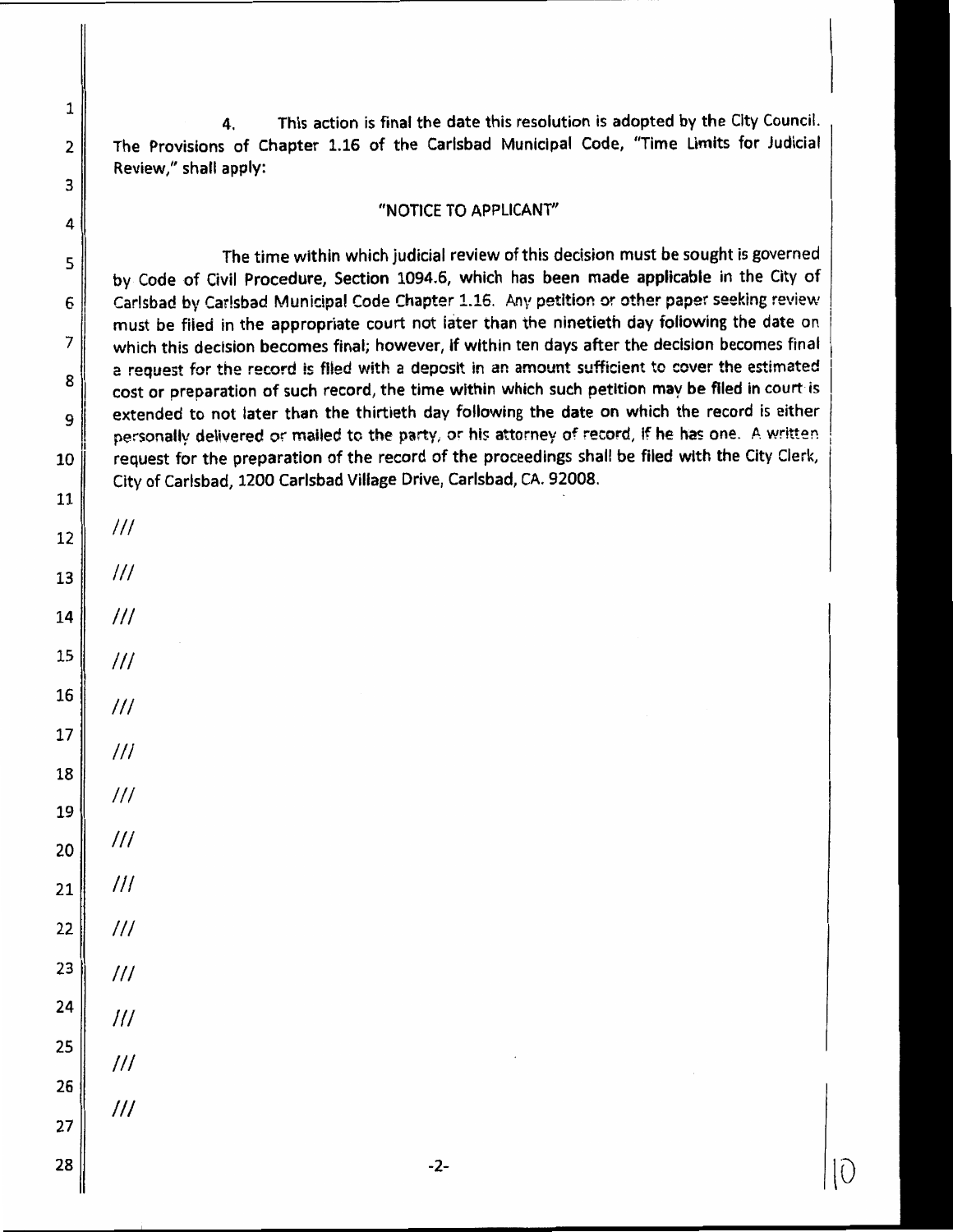PASSED, APPROVED AND ADOPTED at a Regular Meeting of the City Council of the City  $\mathbf{1}$ of Carlsbad on the 25th day of March 2014, by the following vote to wit:  $\overline{2}$  $\mathbf{3}$ Council Members Hall, Packard, Wood, Schumacher, Blackburn. AYES:  $\overline{4}$ 5 NOES: None. 6  $\overline{7}$ ABSENT: None. 8 9 10 11 MATT HALL, Mayor 12 ATTEST: 13 14 15 16 City Clerk **BARBA** ENGLESON. 17 18 19 20 21 22 23 24 25 26 27 28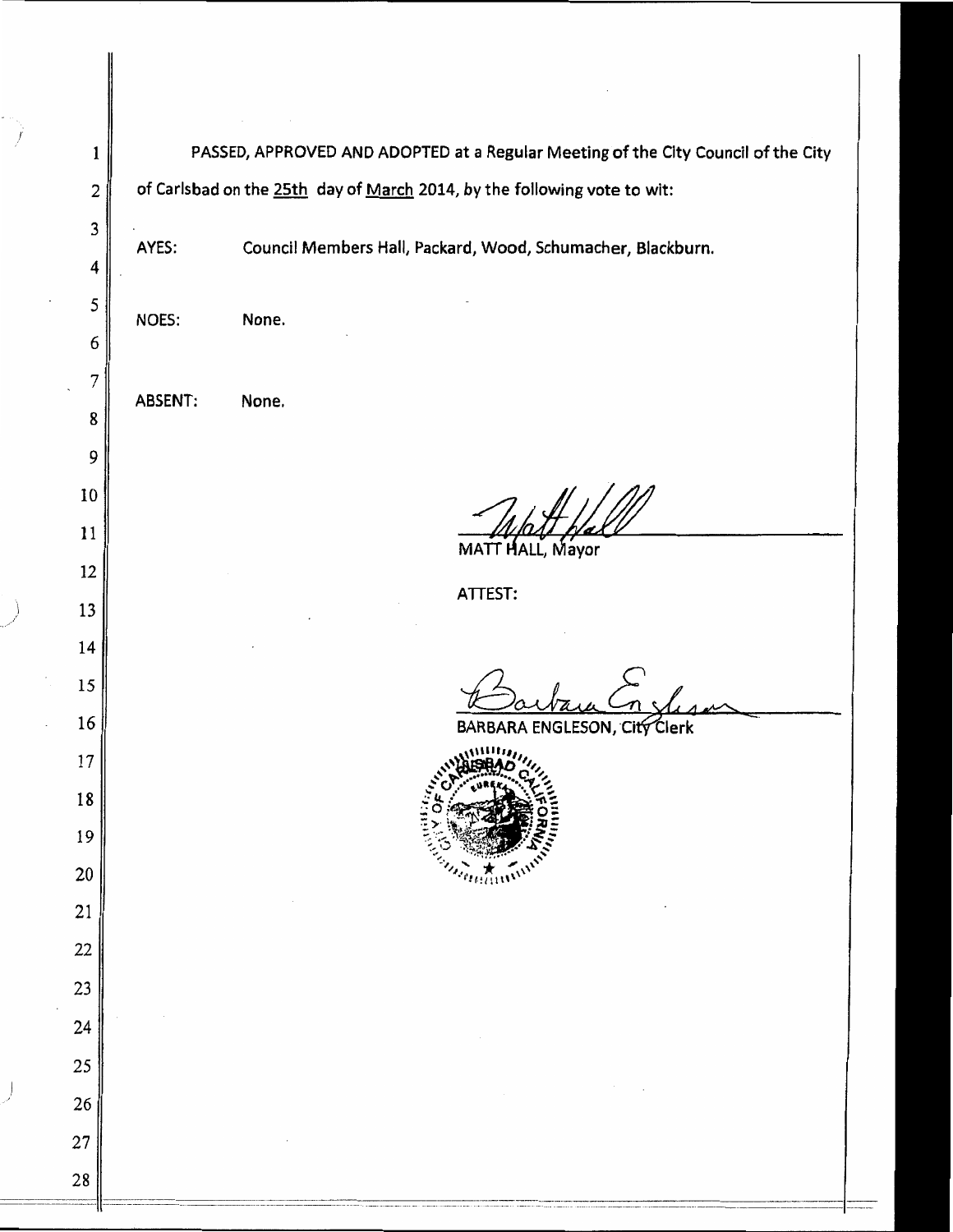#### ZCA 11-07(A)/LCPA 11-08(A) TRANSITIONAL AND SUPPORTIVE HOUSING

#### STRIKE-OUT/UNDERLINE

| Z) | <u>ان ال</u> |
|----|--------------|
|----|--------------|

Section 21.04.355.1 (Definitions, "Supportive Housing?") is proposed to be added as follows:

"Supportive housing" means housing with no limit on length of stay that is occupied by 21.04.355.1 the target population (as defined in state Health and Safety Code Section 50675.14 (b)(3) and that is linked to onsite or offsite services that assist the supportive housing resident in retaining the housing. improving his or her health status, and maximizing his or her ability to live and, when possible, work in the community. Supportive housing is a residential use and is subject to only those restrictions that apply to other residential uses of the same type in the same zone.

Section 21.04.362 (Definitions, "Transitional Housing") is proposed to be added as follows:

"Transitional housing" means rental housing operated under program requirements that 21.04.362 call for the termination of assistance and recirculation of the assisted unit to another eligible program recipient at some predetermined future point in time, which shall be no less than six months. Transitional housing is a residential use and is subject to only those restrictions that apply to other residential uses of the same type in the same zone.

# **ANTIBOLY DATE**

 $500000$ 

Table A of Section 21.08.020 (R-A Residential Agricultural Zone, Permitted Uses) is proposed to be amended by adding in alphabetical order the following uses:

| Use                                                                   | CUP | ACC |
|-----------------------------------------------------------------------|-----|-----|
| Supportive housing (serving six or fewer persons) (defined: Section   |     |     |
| 21.04.355.1                                                           |     |     |
| Transitional housing (serving six or fewer persons) (defined: Section |     |     |
| $ 21.04.362\rangle$                                                   |     |     |

|                                                                                                                                              | <b>EXHIBIT NO. 2</b>                              |
|----------------------------------------------------------------------------------------------------------------------------------------------|---------------------------------------------------|
|                                                                                                                                              | <b>APPLICATION NO.</b><br>CAR-MAJ-3-12D           |
| Table A of Section 21.09.020 (R-E Rural Residential Estate Zone, Permitted Us<br>amended by adding in alphabetical order the following uses: | (Transitional & Supportive<br>Housing)            |
|                                                                                                                                              | Strikeout<br><b>California Coastal Commission</b> |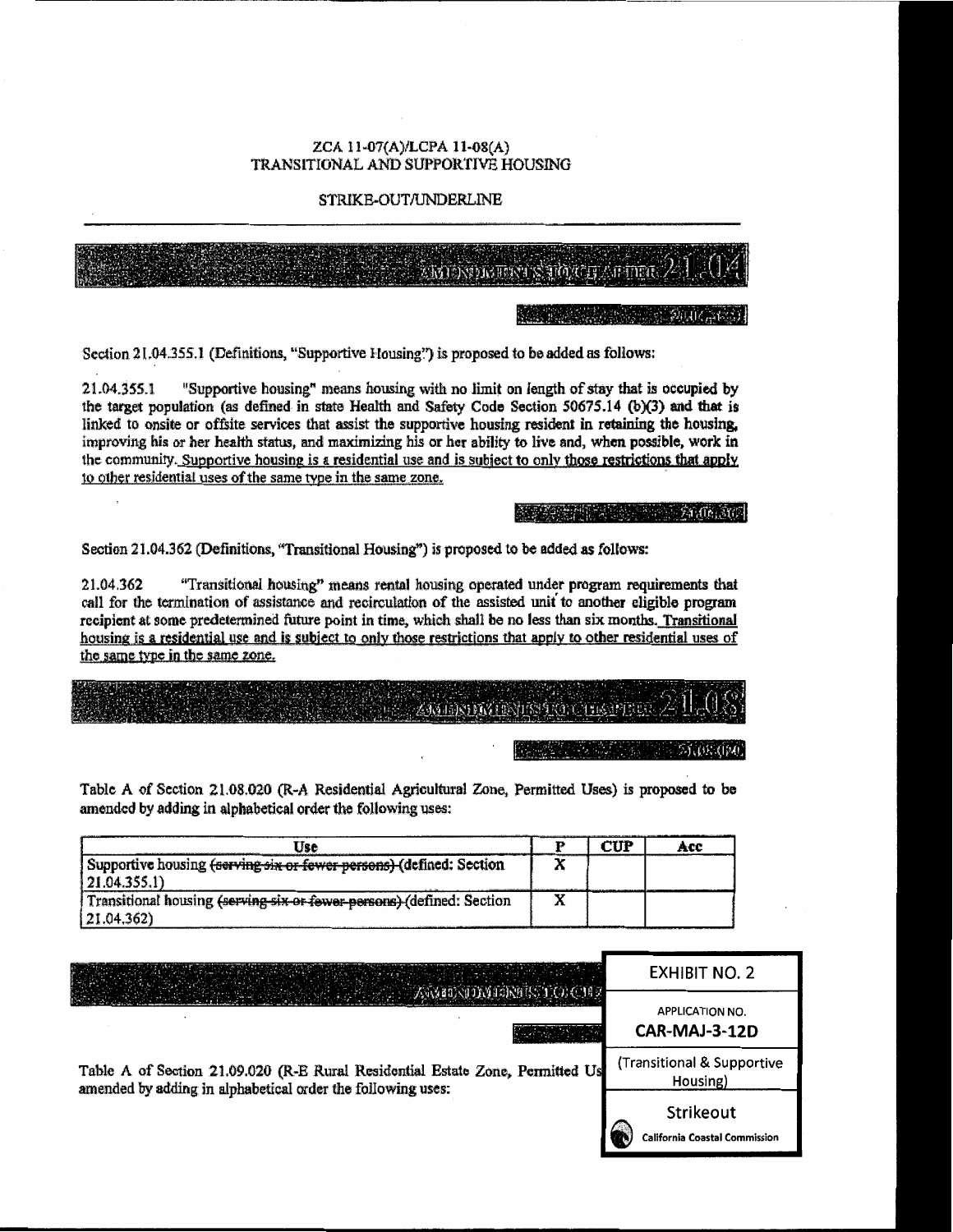| Jse                                                                            | $\boldsymbol{\gamma}$ tid | A ee |
|--------------------------------------------------------------------------------|---------------------------|------|
| Supportive housing <del>(serving six or fewer persons)</del> (defined: Section |                           |      |
| 21.04.355.1                                                                    |                           |      |
| Transitional housing (serving six or fewer persons) (defined: Section          |                           |      |
| $\vert 21.04.362 \rangle$                                                      |                           |      |

### **ZAVIERIDATION IN TRO CHEAPPILE**R

-24500020

Table A of Section 21.10.020 (R-1 One-Family Residential Zone, Permitted Uses) is proposed to be amended by adding in alphabetical order the following uses:

| Hse                                                                   | ъ | $\boldsymbol{\mathsf{CID}}$ | A ce |
|-----------------------------------------------------------------------|---|-----------------------------|------|
| Supportive housing (serving six or fewer persons) (defined: Section   |   |                             |      |
| (21.04.355.1)                                                         |   |                             |      |
| Transitional housing (serving six or fewer persons) (defined: Section |   |                             |      |
| $ 21.04.362\rangle$                                                   |   |                             |      |

### AMMIDAMIDAMINTIS TROVCHIAMPTHER

#### 241,192,000

Table A of Section 21.12.020 (R-2 Two-Family Residential Zone, Permitted Uses) is proposed to be amended by adding in alphabetical order the following uses:

| Use                                                                   | ${\bf CUP}$ | Acc |
|-----------------------------------------------------------------------|-------------|-----|
| Supportive housing (serving six or fewer persons) (defined: Section   |             |     |
| $ 21.04.355.1\rangle$                                                 |             |     |
| Transitional housing (serving six or fewer persons) (defined: Section |             |     |
| $ 21.04.362\rangle$                                                   |             |     |

AMIERIDMINIS HOCHAPTER

24.16.020

Table A of Section 21.16.020 (R-3 Multiple-Family Residential Zone, Permitted Uses) is proposed to be amended by adding in alphabetical order the following uses:

| Jse                                                                 | סזזי | Acc |
|---------------------------------------------------------------------|------|-----|
| Supportive housing (serving six or fewer persons) (defined: Section |      |     |
| 21.04.355.1                                                         |      |     |
| Supportive housing (serving more than six persons) (subject to      |      |     |
| 21.42.140(B)(125)) (defined: Section 21.04.355.1)                   |      |     |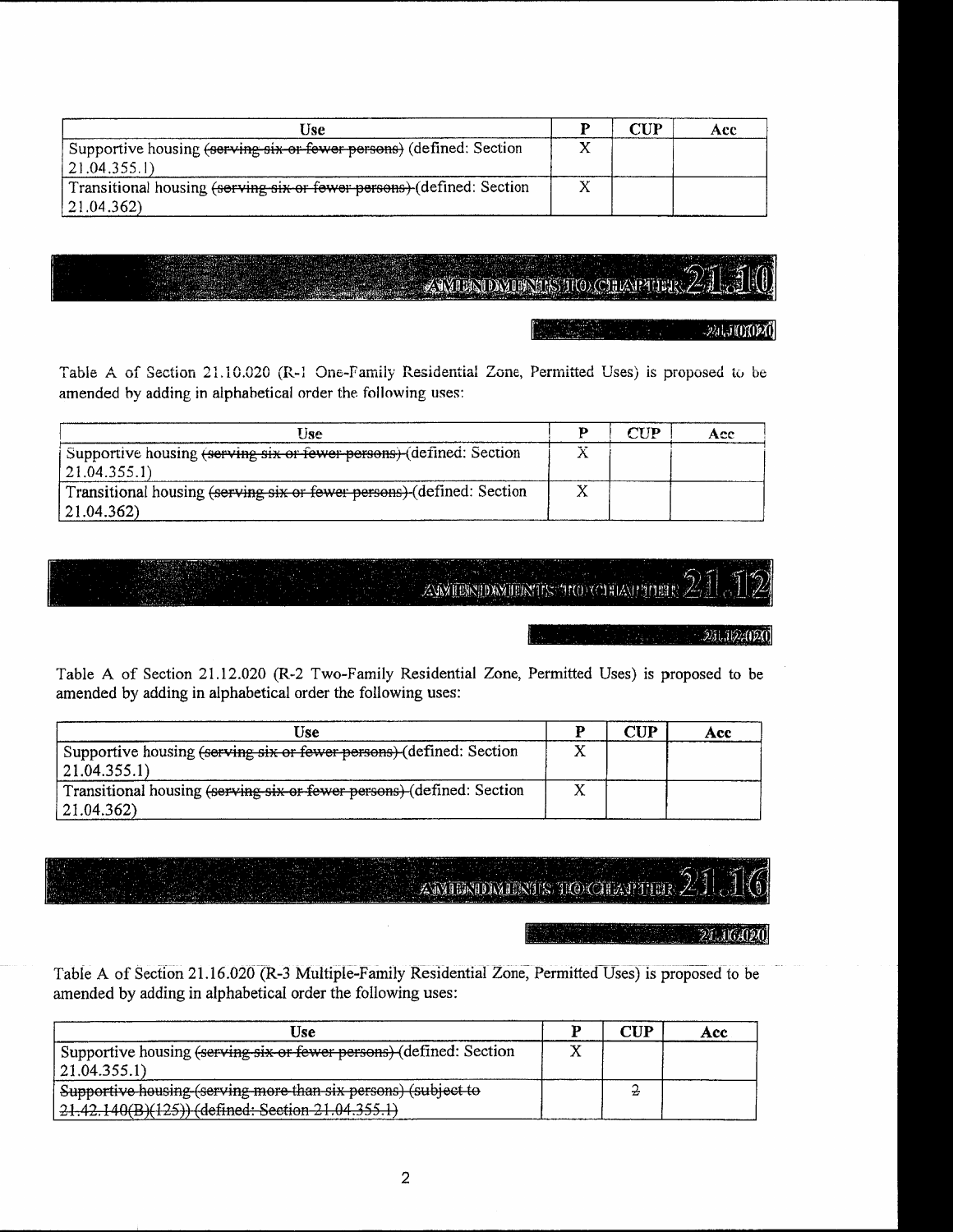| Transitional housing (serving six or fewer-persons) (defined: Section                                               |  |  |
|---------------------------------------------------------------------------------------------------------------------|--|--|
| 21.04.362)                                                                                                          |  |  |
| Transitional housing (serving more than six persons) (subject to                                                    |  |  |
| $21.42.140(B)(125)$ (defined: Section 21.04.362)<br><del>21. - 2.1 - 6(D), 125 // (achiled: Bechon 21:04:3027</del> |  |  |

### AWIERIDATERTIKS TKO CHEANPITER

21 18,020

Table B of Section 21.18.020 (R-P Residential Professional Zone, Permitted Uses) is proposed to be amended by adding in alphabetical order the following uses:

| Use                                                                   | <b>CUP</b> | Acc |
|-----------------------------------------------------------------------|------------|-----|
| Supportive housing (serving six or fewer persons) (defined: Section   |            |     |
| 21.04.355.1)                                                          |            |     |
| Supportive housing (serving more than six persons) (subject to        |            |     |
| 21.42.140(B)(125)) (defined: Section 21.04.355.1)                     |            |     |
| Transitional housing (serving six or fewer persons) (defined: Section |            |     |
| 21.04.362)                                                            |            |     |
| Transitional-housing (serving more than six persons) (subject to      |            |     |
| 21.42.140(B)(125)) (defined: Section 21.04.362)                       |            |     |

### **AMYTERIDMIERITS TO CHAP THER**

 $20.20,020$ 

Table A of Section 21.20.010 (R-T Residential Tourist Zone, Permitted Uses) is proposed to be amended by adding in alphabetical order the following uses:

| Use                                                                   | 'n | CUP | Acc |
|-----------------------------------------------------------------------|----|-----|-----|
| Supportive housing (serving six or fewer persons) (defined: Section   |    |     |     |
| $ 21.04.355.1\rangle$                                                 |    |     |     |
| Transitional housing (serving six or fewer persons) (defined: Section |    |     |     |
| $ 21.04.362\rangle$                                                   |    |     |     |

### AMIENDMIENTSTOCHAPHER

 $24.22.020$ 

Table A of Section 21.22.010 (R-W Residential Waterway Zone, Permitted Uses) is proposed to be amended by adding in alphabetical order the following uses:

| Jse                                                                 |  | Асс |
|---------------------------------------------------------------------|--|-----|
| Supportive housing (serving six or fewer persons) (defined: Section |  |     |
| 121.04.355.1                                                        |  |     |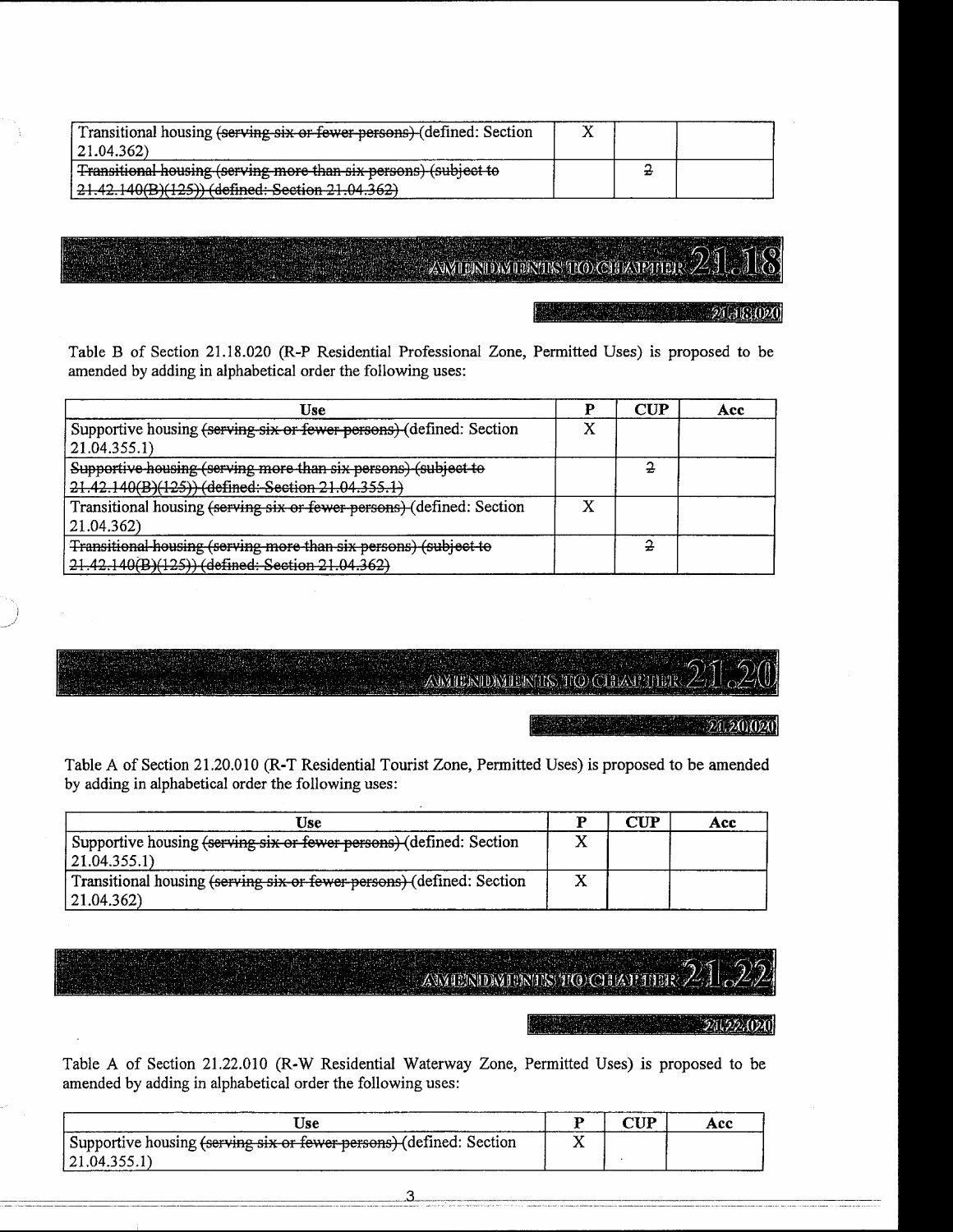| Transitional housing (serving six or fewer persons) (defined: Section |  |  |
|-----------------------------------------------------------------------|--|--|
| 21.04.362)                                                            |  |  |

# **ЖАХТЕЕ ПОЛУПЕТИЕ** НАО СЛЕВАТЕ НЕЕ

Table A of Section 21.24.010 (RD-M Residential Density-Multiple Zone, Permitted Uses) is proposed to be amended by adding in alphabetical order the following uses:

| Use                                                                   |   | CUP | A cc |
|-----------------------------------------------------------------------|---|-----|------|
| Supportive housing (serving six or tewer persons) (defined: Section   |   |     |      |
| 21.04,355.1                                                           |   |     |      |
| Supportive housing (serving more than six persons) (subject to        |   |     |      |
| 21.42.140(B)(125)) (defined: Section 21.04.355.1)                     |   |     |      |
| Transitional housing (serving six or fewer persons) (defined: Section | χ |     |      |
| 21.04.362)                                                            |   |     |      |
| Transitional housing (serving more than six persons) (subject to      |   |     |      |
| 21.42.140(B)(125)) (defined: Section 21.04.362)                       |   |     |      |

### **ZAMERIDA JERIJIS TRO CHLATPILLAR**

#### 刘烈加局

Section 21.26.015 (Residential uses in the C-1 Zone) is proposed to be amended by adding subsection D as follows:

D. Residential uses shall include residential care facilities (serving six or fewer persons), supportive housing, and transitional housing<sub>5</sub>, each serving six or fewer persons.

AMIENDEMIERTE TO CHEATHER

#### 如果加固

Section 21.28.015 (Residential uses in the C-2 Zone) is proposed to be amended by adding subsection D as follows:

D. Residential uses shall include residential care facilities (serving six or fewer persons), supportive housing, and transitional housing<sub>5</sub> each serving six or fewer persons.

## **AMIENDMIENTS TO CHAPTER**

#### 241314065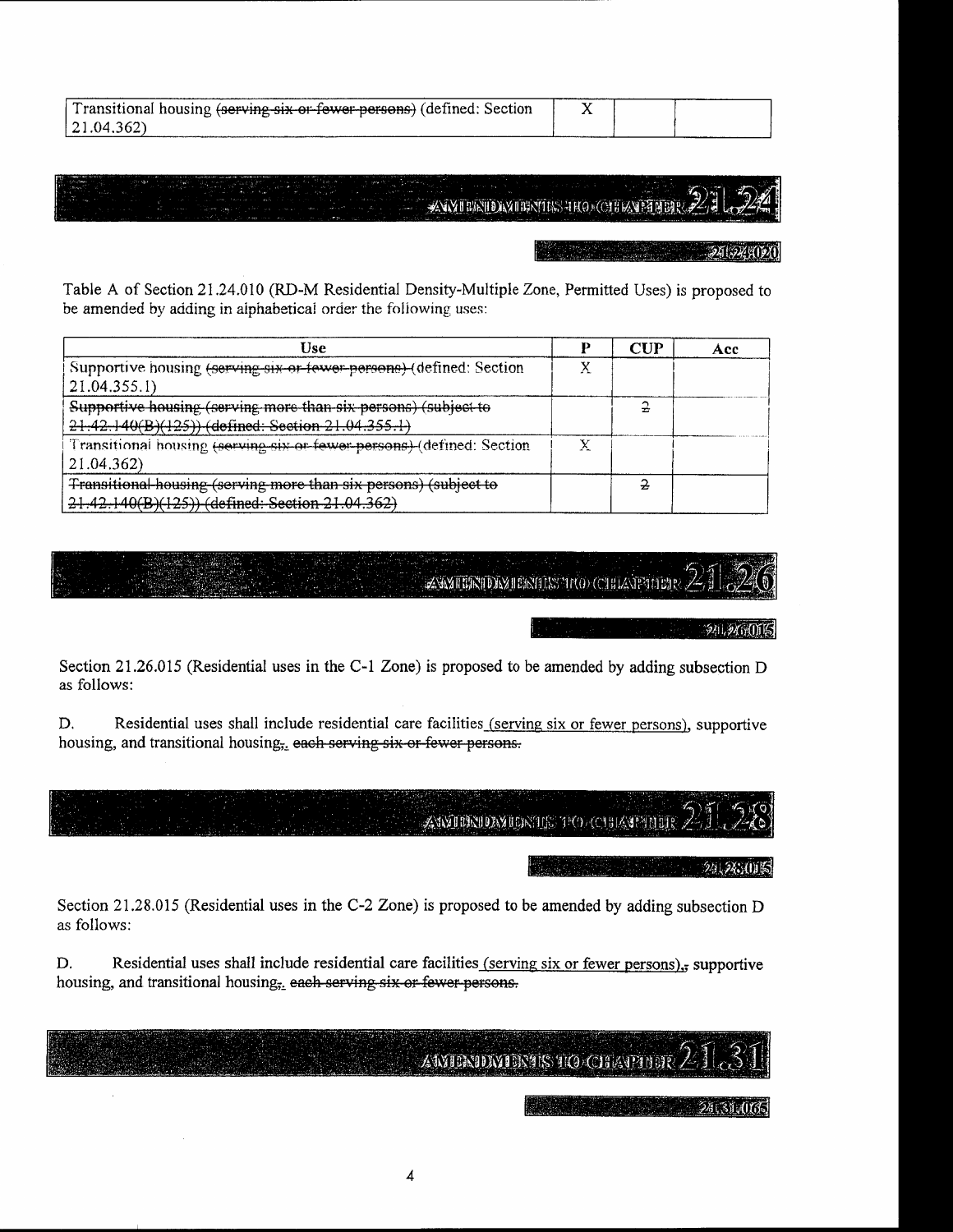Section 21.31.065 (Residential uses in the C-L Zone) is proposed to be amended by adding subsection D as follows:

D. Residential uses shall include residential care facilities (serving six or fewer persons), supportive housing, and transitional housing, each serving six or fewer persons.

### AWIERID WERTS TO CHAVET DR

21.37.020

Table A of Section 21.37.020 (RMHP Residential Mobile Home Park, Permitted Uses) is proposed to be amended by adding in alphabetical order the following uses:

| 'Jse                                                                  |   | CUP. | Acc |
|-----------------------------------------------------------------------|---|------|-----|
| Supportive housing (serving six or fewer persons) (defined: Section   | Χ |      |     |
| $ 21.04.355.1\rangle$                                                 |   |      |     |
| Transitional housing (serving six or fewer persons) (defined: Section | Χ |      |     |
| 21.04.362)                                                            |   |      |     |

## AWIERDAIERTES TO CHAVPIEH

 $[21.42.140]$ 

Section 21.42.140 B. 125 is proposed to be amended as follows:

Residential Care Facilities, Supportive Housing, and Transitional Housing (all-serving more than 125. six persons):

- Facilities shall comply with all the rules, regulations and standards required by the State a. Department of Social Services.
- Facilities shall meet current California Code of Regulations (Title 24) for occupancy, as defined. b.
- Facilities shall provide off-street parking as required in Chapter 21.44 of this title. c.
- Additional requirements and restrictions may be imposed as determined necessary by the d. decision-making authority to ensure facilities meet the findings stated in Section 21.42.030. These requirements and restrictions may include provisions regarding but not limited to the following items:
	- $1.$ Hours of operation, such as for deliveries and other services
	- $2.$ Noise
	- 3. Lighting
	- Location and screening of parking, service, and other outdoor areas 4.
	- Security 5.
	- Loitering 6.